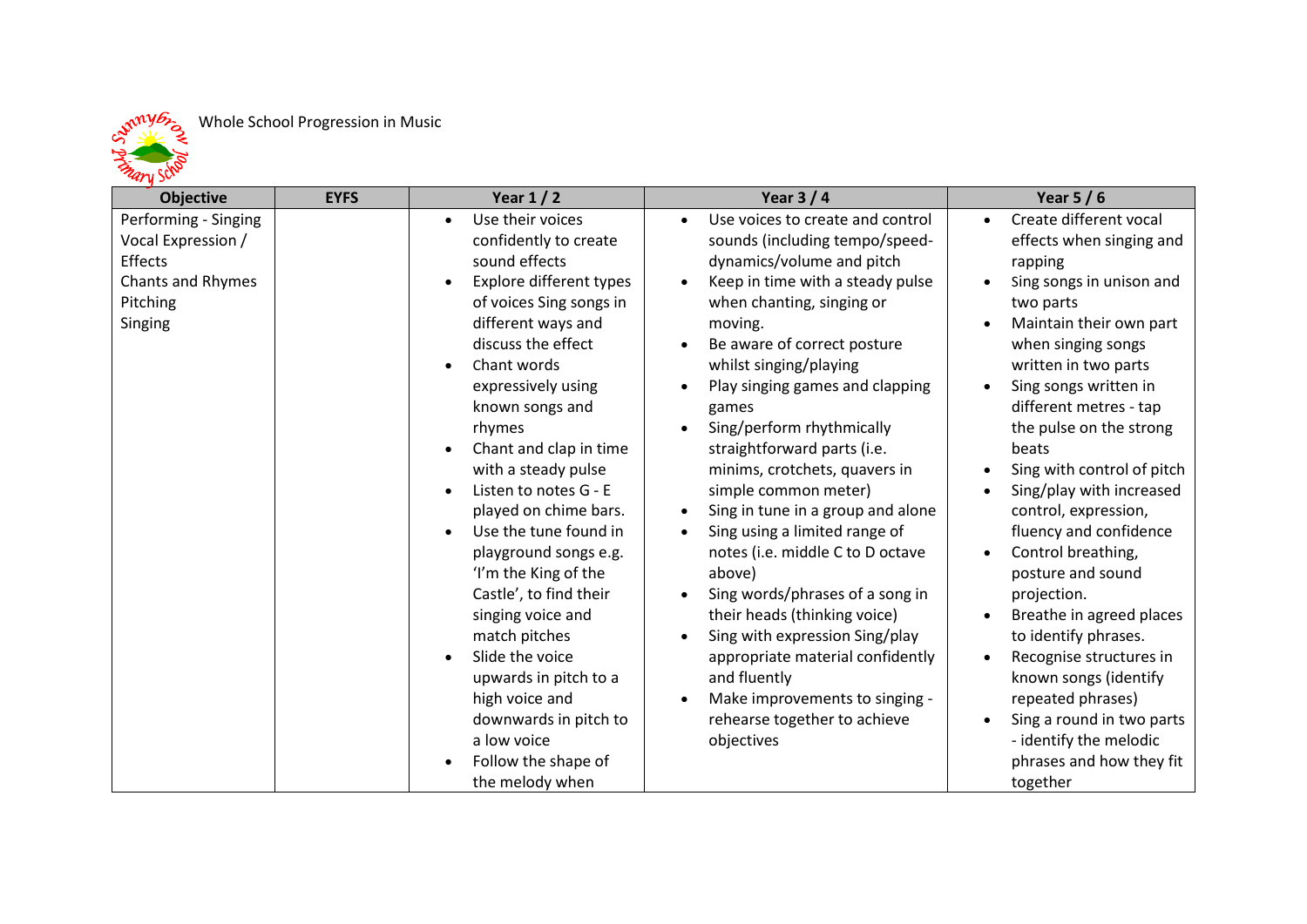|                                                                                                      | singing songs. (Use<br>hand/arm to gesture)<br>Sing songs while<br>maintaining a steady<br>beat: tapping/walking<br>Sing songs at different<br>speeds<br>Sing the same song in<br>different ways: loud,<br>quiet; fast, slow, and in<br>various moods<br>Use the 'thinking voice'<br>- ie sing the words in<br>their head<br>Play singing games in<br>which children sing<br>phrases alone Sing<br>songs expressively<br>increasingly in tune<br>within a limited pitch<br>Recognise phrase<br>lengths and know<br>when to breathe with<br>an attention to posture<br>Use movements to<br>show phrases<br>Perform each phrase in<br>a different way | Use graphic notation to illustrate<br>the shape and formation of<br>melodies                                     | Use<br>$\bullet$<br>graphic/traditional/other<br>notation to develop a<br>deeper understanding of<br>shape/form of melodies |
|------------------------------------------------------------------------------------------------------|-----------------------------------------------------------------------------------------------------------------------------------------------------------------------------------------------------------------------------------------------------------------------------------------------------------------------------------------------------------------------------------------------------------------------------------------------------------------------------------------------------------------------------------------------------------------------------------------------------------------------------------------------------|------------------------------------------------------------------------------------------------------------------|-----------------------------------------------------------------------------------------------------------------------------|
| Performing - Playing<br>Identify Instruments /<br>Sound Effects<br>Control<br>Notation<br>Evaluating | Describe, name and<br>group a variety of<br>instruments<br>Play instruments or use<br>body percussion in                                                                                                                                                                                                                                                                                                                                                                                                                                                                                                                                            | Create and control sounds on<br>$\bullet$<br>instruments (including<br>tempo/speed-dynamics/volume<br>and pitch) | Play instruments with<br>control and rhythmic<br>accuracy<br>Perform a particular<br>$\bullet$<br>cyclic pattern i.e.       |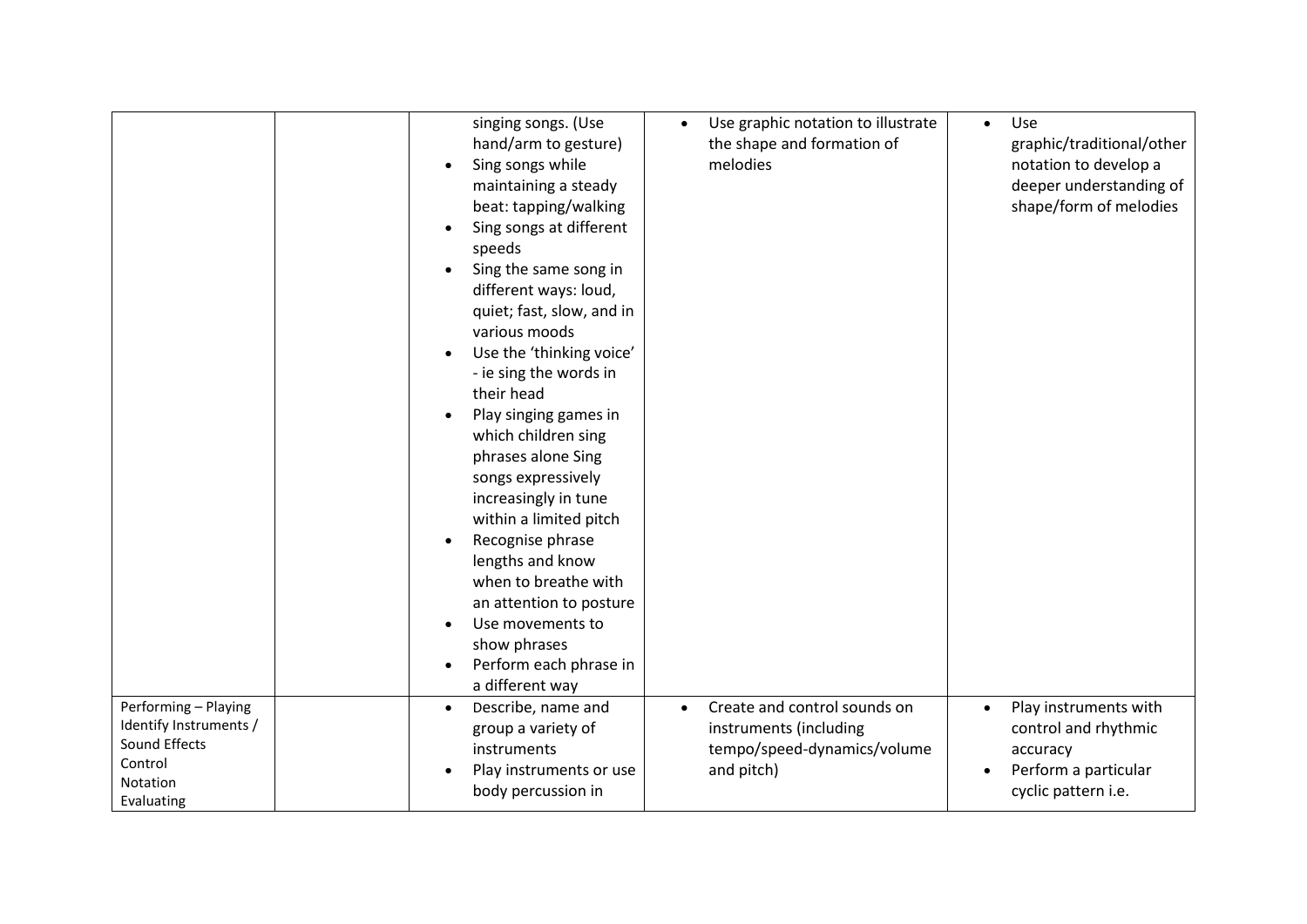| different ways to<br>create sound effects<br>and follow directions<br>to 'perform' a story<br>together<br>Handle and play a<br>variety of tuned and<br>un-tuned instruments<br>with control<br>Sing a song they know<br>well - one group taps<br>the pulse on their<br>thighs the other group<br>taps the rhythm with<br>two fingers on the<br>palm of their hands<br>Add an instrument to<br>play on the beat and<br>one to play with the<br>rhythm<br>The children mark the<br>pulse of a song with<br>stamps/claps<br>Chant/sing, clap the<br>rhythm of the song;<br>transfer the rhythm<br>onto an un-tuned<br>instrument; use it to<br>accompany the<br>chanting<br>Count with a steady<br>pulse | Select instruments and create<br>$\bullet$<br>sounds to describe visual images<br>Keep in time with a steady pulse<br>$\bullet$<br>when playing instruments<br>Perform a repeated pattern to a<br>steady pulse<br>Maintain own part with<br>$\bullet$<br>awareness of how the different<br>parts fit together to achieve an<br>overall effect<br>Play new pieces by ear and from<br>simple notations<br>Suggest and make<br>$\bullet$<br>improvements to work and that<br>of others, commenting on the<br>intended effect and how to<br>achieve it<br>Contribute to a class<br>performance Rehearse together<br>to achieve objectives<br>Suggest Ideas and preparations<br>for performances | rhythmic phrase<br>structured, layered and<br>repeated. SAMBA,<br><b>STREET BAND or</b><br><b>AFRICAN DRUMMING</b><br>Perform a round<br>$\bullet$<br>confidently using voices<br>and instruments. Be<br>aware of other parts<br>when playing an<br>independent part<br>Play simple chords in<br>sequence<br>Demonstrate awareness<br>of own contribution -<br>leading others, taking a<br>solo part and/or<br>providing rhythmic<br>support/accompaniment<br>Subdivide the pulse<br>keeping to a steady beat<br>Perform significant parts<br>from memory and from<br>notations<br>Rehearse with others<br>and help achieve a high<br>quality performance<br>showing an awareness of<br>the audience<br>Refine and improve their<br>own and others' work in<br>relation to the intended<br>effect |
|-------------------------------------------------------------------------------------------------------------------------------------------------------------------------------------------------------------------------------------------------------------------------------------------------------------------------------------------------------------------------------------------------------------------------------------------------------------------------------------------------------------------------------------------------------------------------------------------------------------------------------------------------------------------------------------------------------|---------------------------------------------------------------------------------------------------------------------------------------------------------------------------------------------------------------------------------------------------------------------------------------------------------------------------------------------------------------------------------------------------------------------------------------------------------------------------------------------------------------------------------------------------------------------------------------------------------------------------------------------------------------------------------------------|---------------------------------------------------------------------------------------------------------------------------------------------------------------------------------------------------------------------------------------------------------------------------------------------------------------------------------------------------------------------------------------------------------------------------------------------------------------------------------------------------------------------------------------------------------------------------------------------------------------------------------------------------------------------------------------------------------------------------------------------------------------------------------------------------|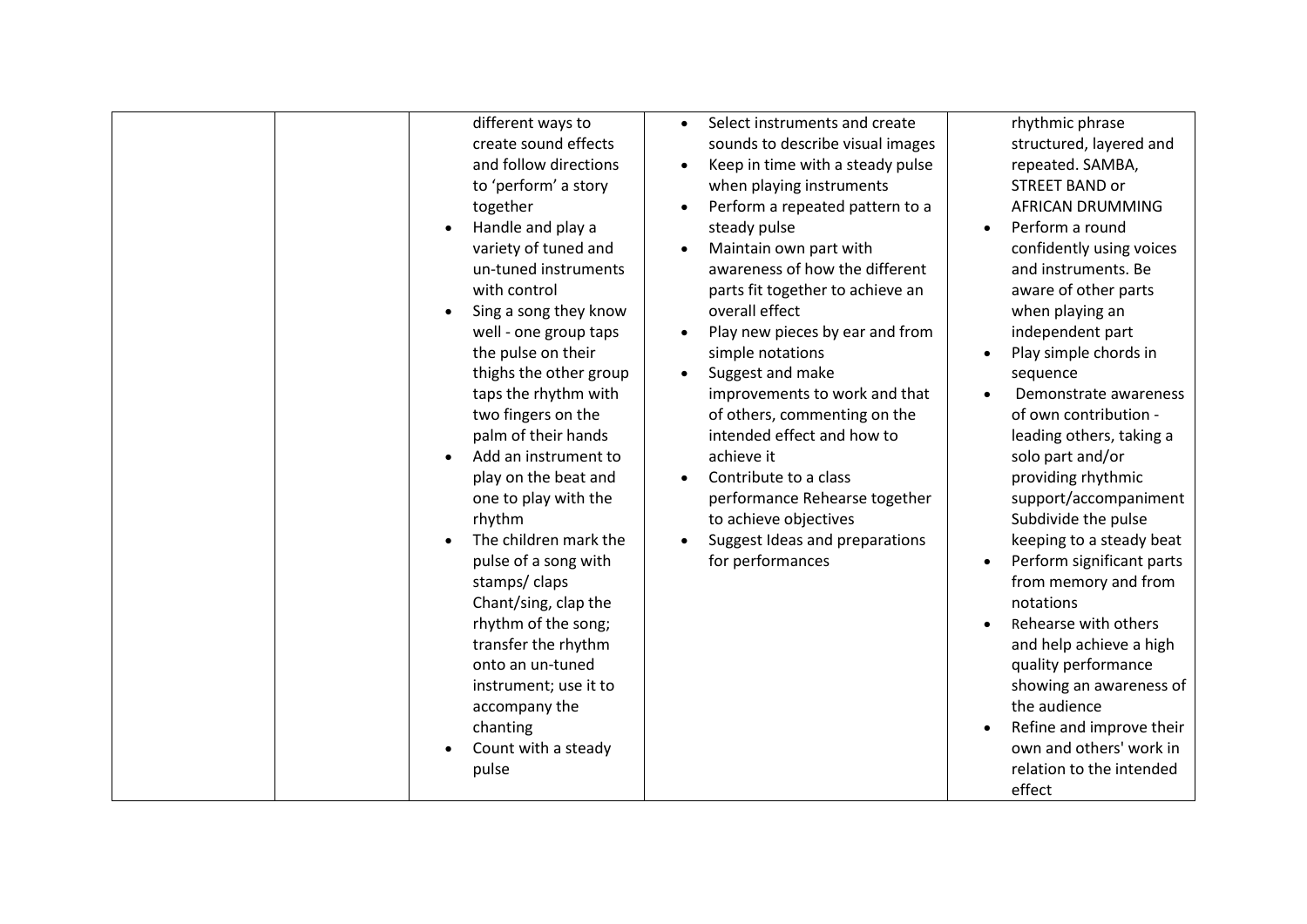|               | $\bullet$ | Contribute ideas and   |                                | Perform with awareness<br>$\bullet$ |
|---------------|-----------|------------------------|--------------------------------|-------------------------------------|
|               |           | control sounds as part |                                | of audience, venue and              |
|               |           | of a class composition |                                | occasion                            |
|               |           | and performance        |                                |                                     |
|               |           | Follow a conductor and |                                |                                     |
|               |           | be the conductor       |                                |                                     |
|               |           | themselves,            |                                |                                     |
|               |           | responding to a range  |                                |                                     |
|               |           | of gestures for:       |                                |                                     |
|               |           | start/stop, slow/fast, |                                |                                     |
|               |           | loud/quiet             |                                |                                     |
|               |           | Play together, using   |                                |                                     |
|               |           | symbols as a support   |                                |                                     |
|               |           | Talk about and devise  |                                |                                     |
|               |           | signs/gestures/symbols |                                |                                     |
|               |           | for the concepts:      |                                |                                     |
|               |           | high/low, fast/slow,   |                                |                                     |
|               |           | long/short.            |                                |                                     |
|               | $\bullet$ | Perform long and short |                                |                                     |
|               |           | sounds in response to  |                                |                                     |
|               |           | symbols Play and sing  |                                |                                     |
|               |           | phrases from dot       |                                |                                     |
|               |           | notation using 'pitch  |                                |                                     |
|               |           | cards                  |                                |                                     |
|               |           | Evaluate own music     |                                |                                     |
|               |           | and that of others     |                                |                                     |
|               | $\bullet$ | Discuss what was good  |                                |                                     |
|               |           | Suggest how it might   |                                |                                     |
|               |           | be improved            |                                |                                     |
|               |           | Explore different      | Recognise and explore the ways | Develop musical<br>$\bullet$        |
| Improving and |           | sounds using body      | sounds can be combined and     | imagination through                 |
| Experimenting |           | percussion             | used expressively              | experimenting,                      |
|               |           |                        |                                |                                     |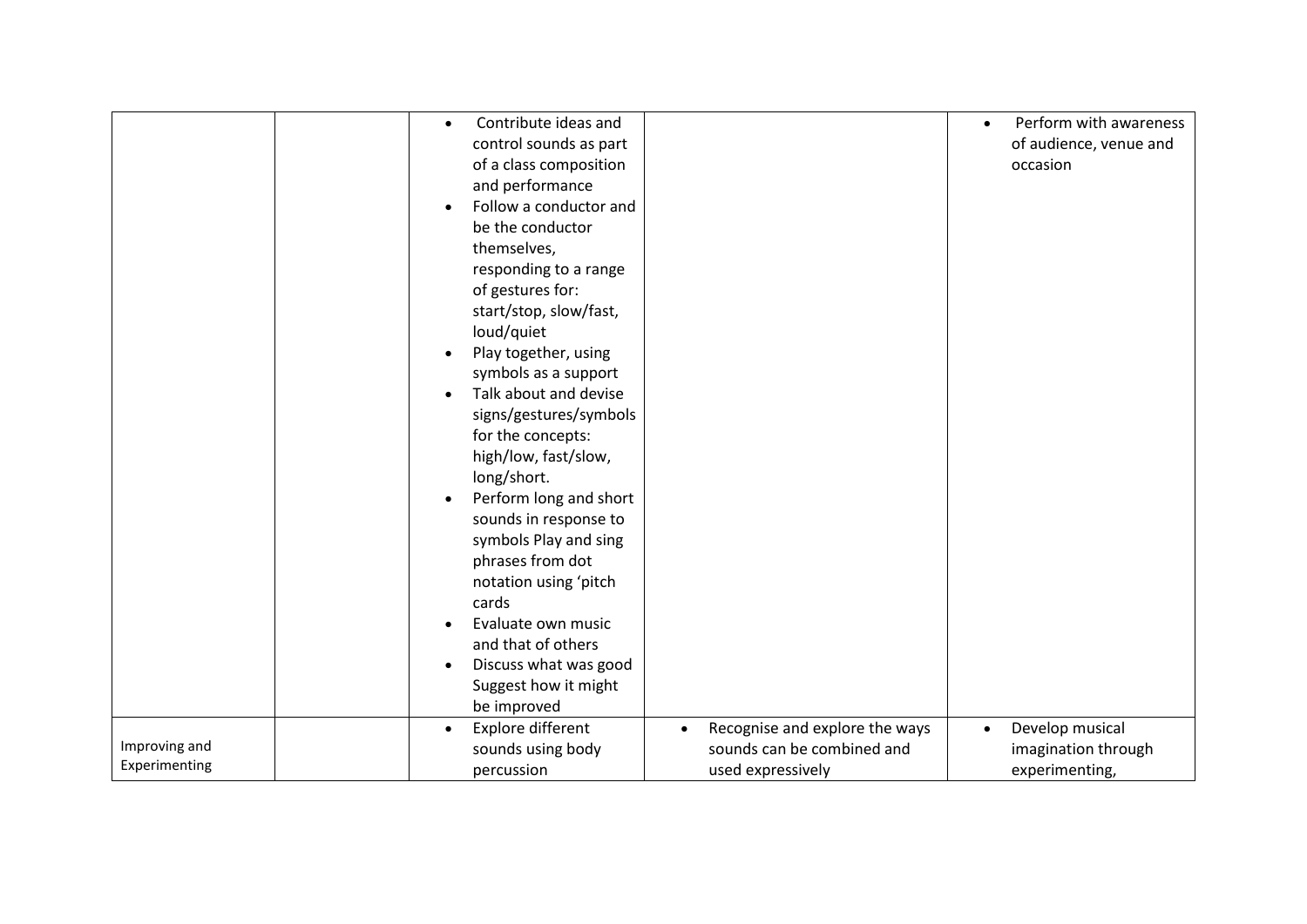| Explore and make<br>sounds<br>Control and change<br>sounds<br>Create rhythms and<br>melodies<br>Electronics | Make various sound<br>effects to describe<br>selected/thematic<br>words<br>Suggest which<br>$\bullet$<br>instruments would<br>make a particular<br>sound<br>Select sounds and<br>sound sources carefully<br>in response to a story<br>suggest what sounds<br>could be added to<br>depict ideas<br>Make own short<br>sequence of sounds<br>using symbols as a<br>support<br>Make sounds and<br>recognise how they<br>can communicate<br>ideas<br>Create and choose<br>sounds in response to<br>stimulus e.g. night-<br>time, the seaside etc.<br>Identify how sounds<br>can be changed e.g.<br>grip triangle to 'stop it<br>from vibrating well and<br>release it to enable a<br>full, vibrating sound | Identify how songs are<br>$\bullet$<br>structured and accompanied<br>Express song meanings/lyrics<br>using voices or instruments<br>Identify and control different<br>ways instruments make sounds<br>Explore repeated patterns in<br>music/art/dance<br>Create repeated patterns and<br>combine several layers of sound<br>with awareness of the combined<br>effect<br>Improvise - devise melodic<br>phrases - using pentatonic scales<br>(limited range of notes: DEGAB<br>or CDEGA)<br>Use ICT/electronic devices,<br>$\bullet$<br>(microphones and recording<br>equipment) to change and<br>manipulate sounds | improvising and<br>adapting sounds<br>Explore different<br>$\bullet$<br>textures of un-tuned<br>sounds<br>Explore the relationship<br>$\bullet$<br>between sounds<br>Explore different<br>combinations of vocal<br>sounds<br>Devise more complex<br>$\bullet$<br>rhythmic patterns using<br>semi-quavers and rests<br>Improvise rhythmic<br>patterns over a steady<br>pulse with confidence<br>Fit different rhythmic<br>$\bullet$<br>patterns together and<br>maintain own part with<br>awareness of the pulse<br>Recognise combinations<br>of pitched sounds -<br>concords and discords<br>Identify and play CM<br>$\bullet$<br>diatonic Chords C-F-G-<br>Am-Dm<br>Improvise - developing<br>rhythmic and melodic<br>material within given<br>structures - when<br>performing<br>Use ICT / electronic<br>devices, (microphones |
|-------------------------------------------------------------------------------------------------------------|-------------------------------------------------------------------------------------------------------------------------------------------------------------------------------------------------------------------------------------------------------------------------------------------------------------------------------------------------------------------------------------------------------------------------------------------------------------------------------------------------------------------------------------------------------------------------------------------------------------------------------------------------------------------------------------------------------|-------------------------------------------------------------------------------------------------------------------------------------------------------------------------------------------------------------------------------------------------------------------------------------------------------------------------------------------------------------------------------------------------------------------------------------------------------------------------------------------------------------------------------------------------------------------------------------------------------------------|----------------------------------------------------------------------------------------------------------------------------------------------------------------------------------------------------------------------------------------------------------------------------------------------------------------------------------------------------------------------------------------------------------------------------------------------------------------------------------------------------------------------------------------------------------------------------------------------------------------------------------------------------------------------------------------------------------------------------------------------------------------------------------------------------------------------------------|
|-------------------------------------------------------------------------------------------------------------|-------------------------------------------------------------------------------------------------------------------------------------------------------------------------------------------------------------------------------------------------------------------------------------------------------------------------------------------------------------------------------------------------------------------------------------------------------------------------------------------------------------------------------------------------------------------------------------------------------------------------------------------------------------------------------------------------------|-------------------------------------------------------------------------------------------------------------------------------------------------------------------------------------------------------------------------------------------------------------------------------------------------------------------------------------------------------------------------------------------------------------------------------------------------------------------------------------------------------------------------------------------------------------------------------------------------------------------|----------------------------------------------------------------------------------------------------------------------------------------------------------------------------------------------------------------------------------------------------------------------------------------------------------------------------------------------------------------------------------------------------------------------------------------------------------------------------------------------------------------------------------------------------------------------------------------------------------------------------------------------------------------------------------------------------------------------------------------------------------------------------------------------------------------------------------|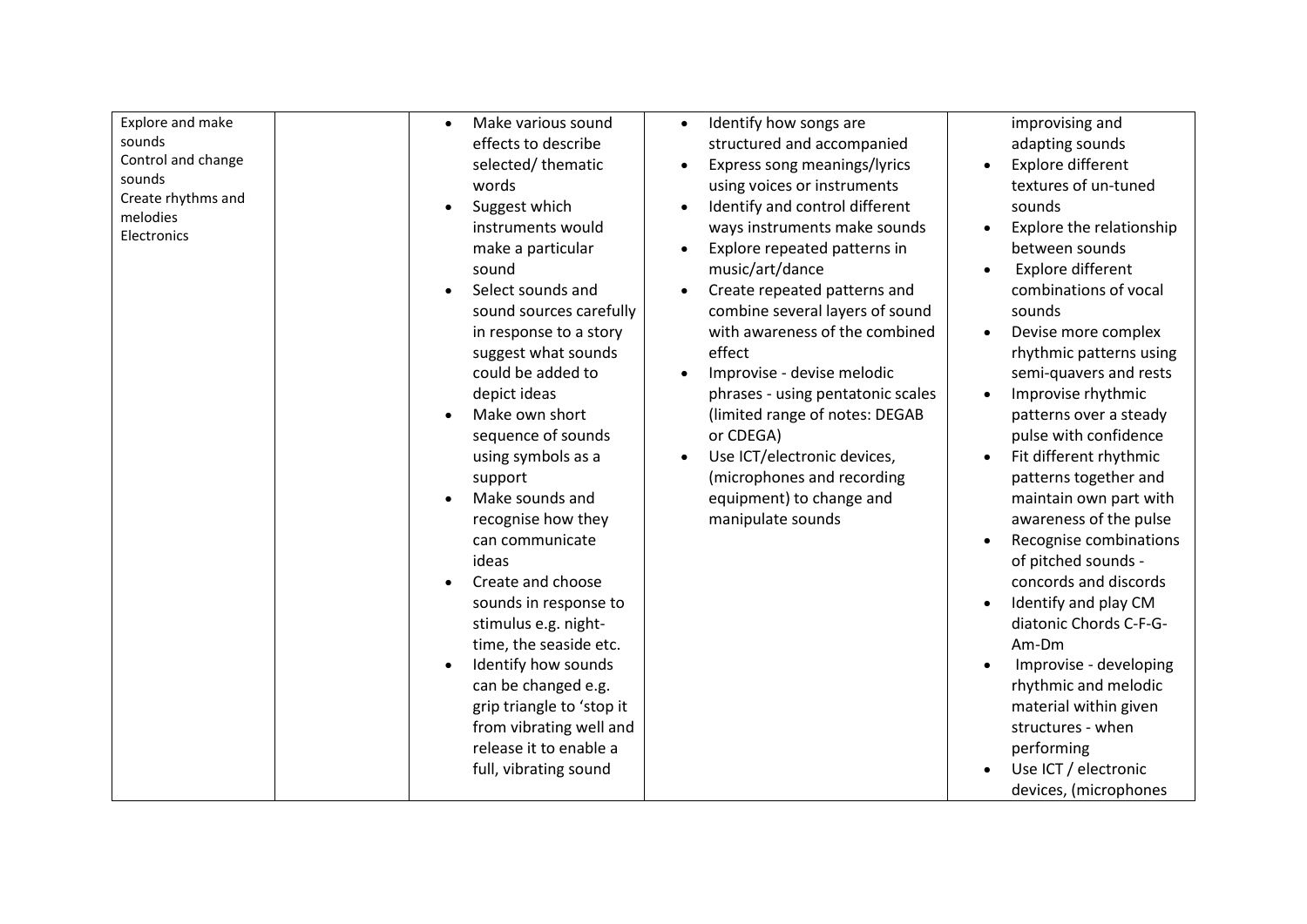|           | Identify the pulse and<br>$\bullet$<br>explore getting faster<br>and slower<br>Explore the concepts:<br>loud/quiet, high/low,<br>fast/slow<br>Experiment and<br>change sounds<br>Experiment to improve<br>the intended effect<br>Begin to internalise<br>and create rhythmic<br>patterns<br>Use words/phrases<br>(these could be from<br>songs days of<br>week/months of year) -<br>tap them out<br>Keeping in time with<br>the pulse and including<br>rhythms<br>Use voices to provide<br>sound effects<br>Create long and short<br>$\bullet$<br>sounds on instruments. |                                                                                                                                                                                                                                                      | and recording<br>equipment) to change<br>and manipulate sounds                                                                                                 |
|-----------|--------------------------------------------------------------------------------------------------------------------------------------------------------------------------------------------------------------------------------------------------------------------------------------------------------------------------------------------------------------------------------------------------------------------------------------------------------------------------------------------------------------------------------------------------------------------------|------------------------------------------------------------------------------------------------------------------------------------------------------------------------------------------------------------------------------------------------------|----------------------------------------------------------------------------------------------------------------------------------------------------------------|
| Composing |                                                                                                                                                                                                                                                                                                                                                                                                                                                                                                                                                                          | Create sequences of sound -<br>$\bullet$<br>musical structures which express<br>ideas or moods using<br>lyrics/sounds/movementsactions<br>Compose sequences using<br>$\bullet$<br>notated rhythms Join sequences<br>together to create structures of | Compose music to<br>$\bullet$<br>describe images<br>Create music that<br>describes two<br>contrasting moods<br>Internalise sounds, then<br>select, combine and |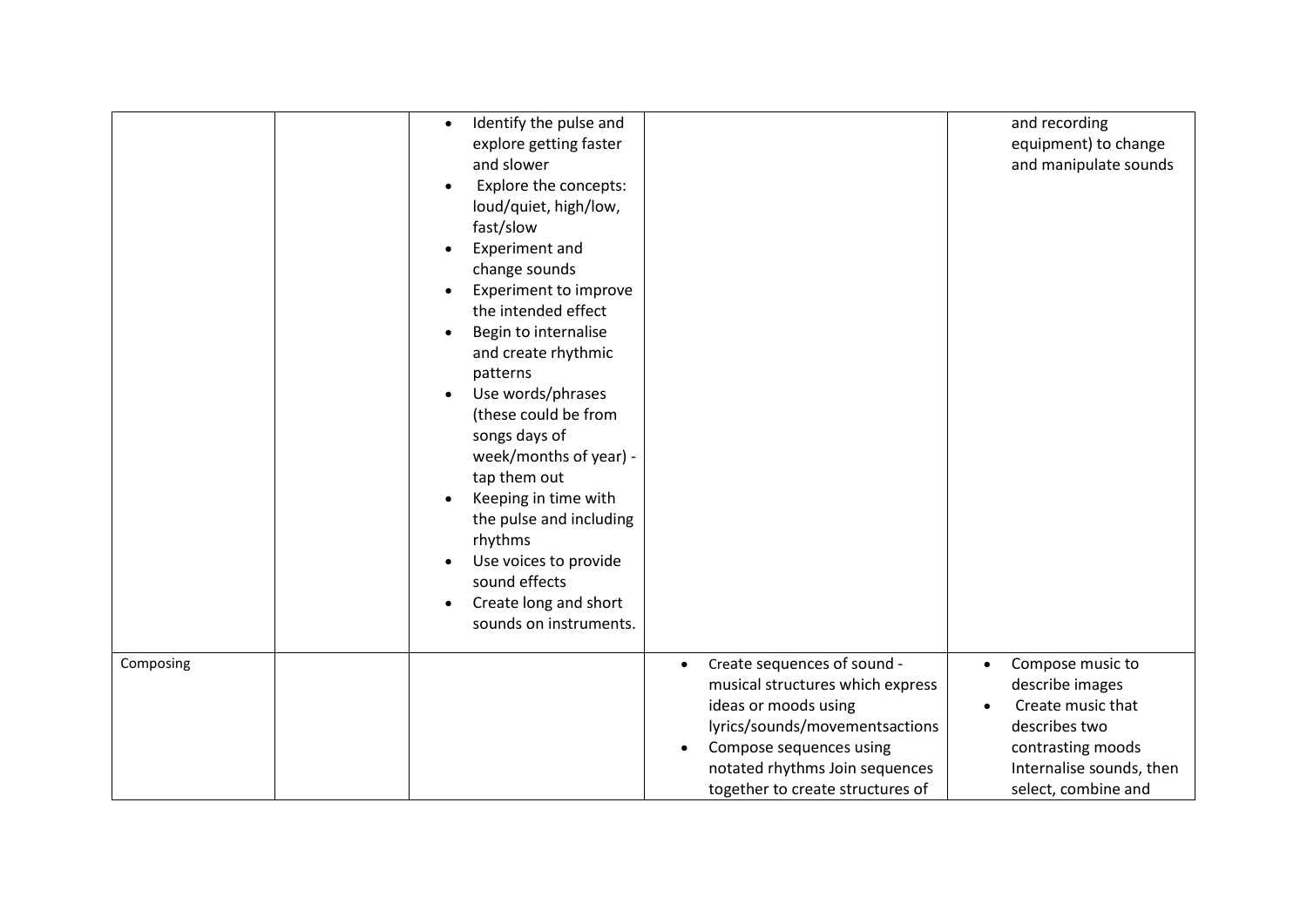|  | rhythmic, descriptive or dance<br>patterns<br>Select and sequence pitches<br>(limited range) to create melodic<br>phrases<br>Add words to melodic phrases to<br>$\bullet$<br>create a class/group song<br>Compose music in pairs - and<br>small groups<br>Explore, choose, combine,<br>organise and record musical<br>ideas within musical structures<br>Develop an ability to represent<br>sounds and symbols in<br>movement/words/with<br>instruments<br>Use staff notation as a support<br>Look at the music and follow<br>each part | exploit a range of<br>different sounds to<br>compose a sound-scape<br>stimulated by(topic)<br>Develop more complex<br>$\bullet$<br>rhythmic ideas<br>Devise rhythmic, melodic<br>and harmonic<br>accompaniments<br>Apply knowledge and<br>understanding of how<br>the combined musical<br>elements of pitch,<br>duration, dynamics,<br>tempo, timbre, texture<br>and silence can be<br>organised within musical<br>structures/forms and<br>used to communicate<br>different moods and<br>effects<br>Compose music for<br>different occasions using<br>appropriate musical<br>features and devices<br>(melody, rhythms,<br>chords and structures)<br>Use standard and<br>$\bullet$<br>additional methods of<br>notation as appropriate<br>across a range of<br>different contexts. |
|--|-----------------------------------------------------------------------------------------------------------------------------------------------------------------------------------------------------------------------------------------------------------------------------------------------------------------------------------------------------------------------------------------------------------------------------------------------------------------------------------------------------------------------------------------|-----------------------------------------------------------------------------------------------------------------------------------------------------------------------------------------------------------------------------------------------------------------------------------------------------------------------------------------------------------------------------------------------------------------------------------------------------------------------------------------------------------------------------------------------------------------------------------------------------------------------------------------------------------------------------------------------------------------------------------------------------------------------------------|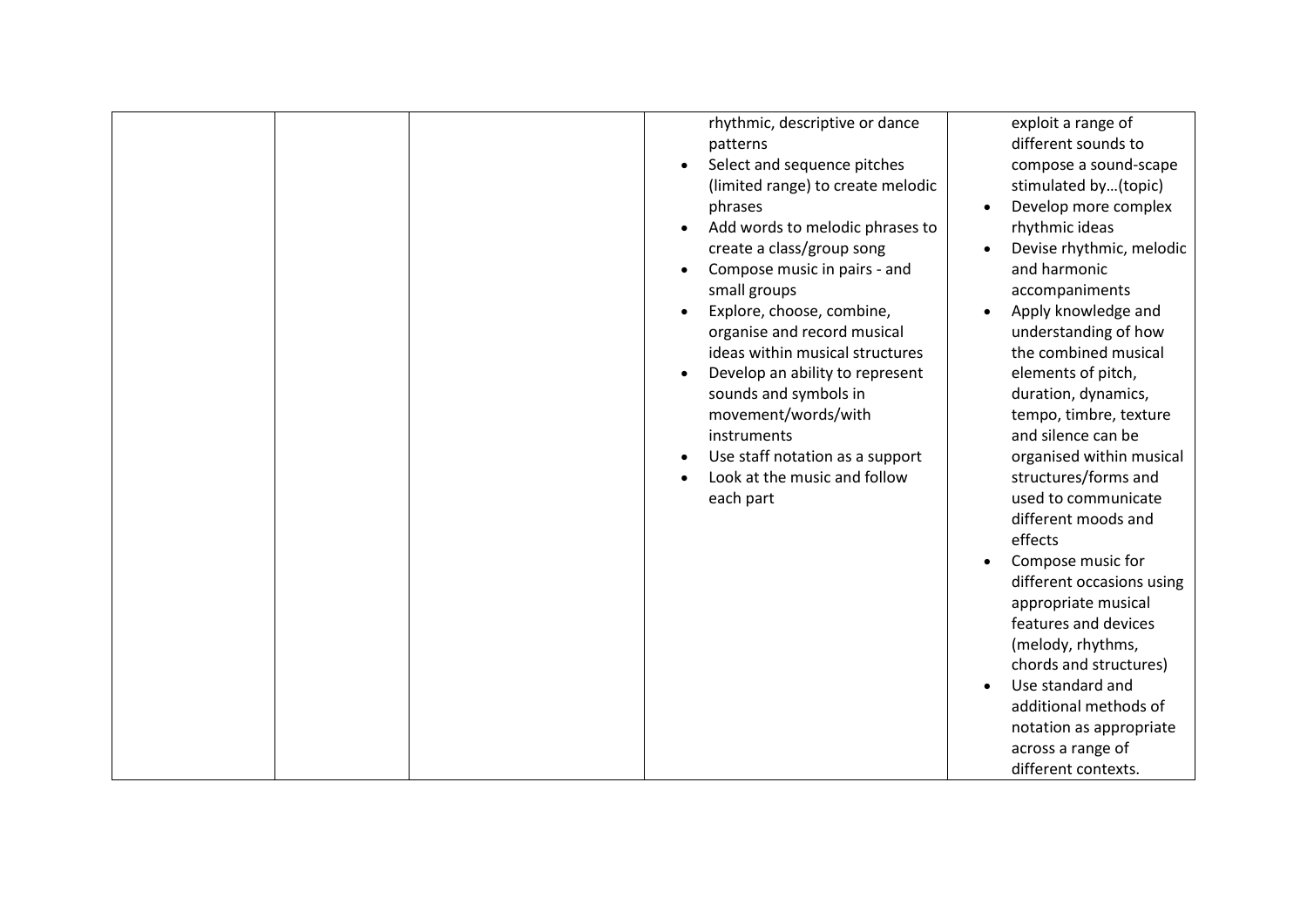|                                                         |                                                                                                                                                                                                                                                                                                                                                                                                                                                                                                 |                                                                                                                                                                                                                                                                                                                                                                                                                                                                                                                                                                                                                                                                                          | Be aware of some of the<br>$\bullet$<br>basic major scales<br>Play from pitched<br>notation (read music)<br>Show understanding of<br>how music is produced<br>in different ways and<br>described through<br>relevant established and<br>invented notations                                                                                                                                                                                                                                                                                                                                            |
|---------------------------------------------------------|-------------------------------------------------------------------------------------------------------------------------------------------------------------------------------------------------------------------------------------------------------------------------------------------------------------------------------------------------------------------------------------------------------------------------------------------------------------------------------------------------|------------------------------------------------------------------------------------------------------------------------------------------------------------------------------------------------------------------------------------------------------------------------------------------------------------------------------------------------------------------------------------------------------------------------------------------------------------------------------------------------------------------------------------------------------------------------------------------------------------------------------------------------------------------------------------------|-------------------------------------------------------------------------------------------------------------------------------------------------------------------------------------------------------------------------------------------------------------------------------------------------------------------------------------------------------------------------------------------------------------------------------------------------------------------------------------------------------------------------------------------------------------------------------------------------------|
| Listening, developing<br>knowledge and<br>understanding | Listen to short excerpts<br>of music from a variety<br>of styles, genres and<br>traditions<br>Identify a variety of<br>instruments that can<br>be heard and describe<br>sounds<br>Identify the pulse in<br>different pieces of<br>music<br>Tap knees in time with<br>'steady beat' music<br>Listen to different<br>sounds in the<br>environment<br>Recall short sequences<br>/ patterns of sounds<br>Sing a familiar song,<br>identify then tap the<br>rhythm of the words<br>Sing back melodic | Listen with attention to detail<br>$\bullet$<br>and internalize and recall sounds<br>with increasing aural memory<br>Learn new songs quickly; sing<br>from memory<br>Identify rhythmic patterns,<br>instruments and repetitions of<br>sound/pattern<br>Internalise short melodies and<br>play these on pitched<br>instruments (play by ear)<br>Analyse and compare different<br>sound qualities (TIMBRES)<br>instrumental, vocal,<br>environmental/ natural,<br>synthesised<br>Explain how sounds can create<br>different intended effects<br>Recognise how the different<br>musical elements are combined<br>and used expressively<br>Identify descriptive features in<br>art and music | Identify musical features<br>(scale, arpeggio, canon,<br>drone, dynamics,<br>ostinato, timbre)<br>Analyse and comment<br>on the effectiveness of<br>how sounds, images and<br>lyrics are used to create<br>different moods<br>Recognise different<br>tempi - speeds of music<br>Identify different meters<br>- grouping of the beat $-$<br>counting and feeling the<br>pulse on the strong beat<br>Describe the effect of<br>different combinations<br>of pitched notes using<br>the terms tense-discord,<br>relaxed -concord<br>Appraise own work by<br>comparing/contrasting<br>with work of others |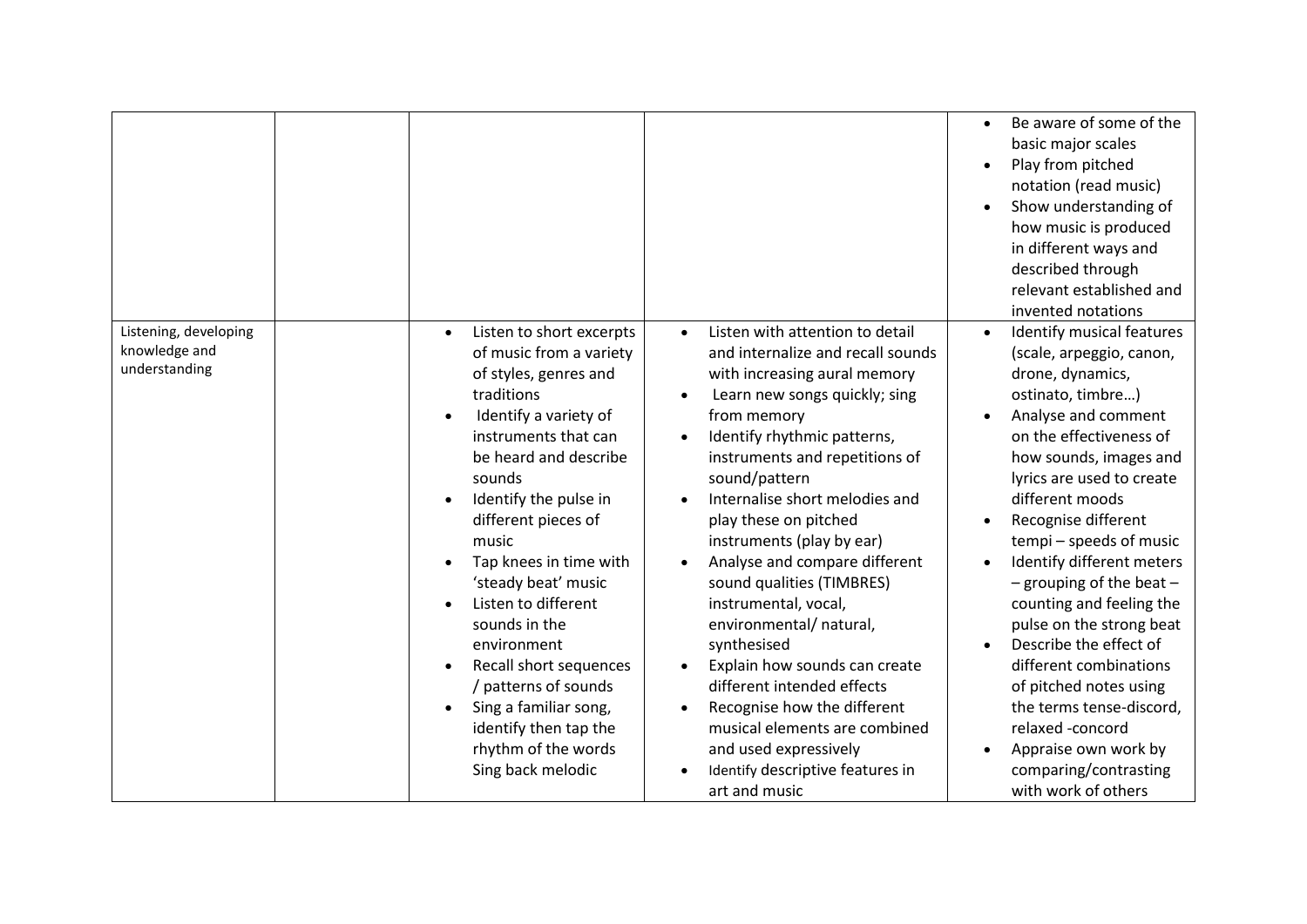| phrases from known<br>Explore and explain their own<br>$\bullet$<br>ideas and feelings about music<br>songs<br>Listen to pieces of<br>using movement, dance,<br>music that describe<br>expressive language and musical<br>e.g. The Sea/ Fireworks<br>vocabulary<br>Evaluate how venue, occasion<br>etc<br>Describe different<br>and purpose affects the way<br>images created by<br>music is created performed and<br>heard<br>music<br>Identify features e.g.<br>Describe, compare and evaluate<br>Loud/quiet, fast/slow,<br>different kinds of music using an<br>high/low, pulse,<br>appropriate musical vocabulary<br>rhythm, sound<br>Develop an understanding of a<br>effects<br>wide range of live and recorded<br>Listen to a selection of<br>music from different styles,<br>genres and traditions from a<br>music that has long<br>(often slow) and short<br>variety of composers and<br>(often fast) sounds<br>musicians<br>Recognise long and<br>$\bullet$<br>short sounds and make<br>longer and shorter<br>sounds with their<br>voices<br>Recall and perform<br>rhythmic patterns to a<br>steady pulse<br>Use instruments to | Improve performance<br>$\bullet$<br>through listening,<br>internalising and<br>analysing<br>Listen with<br>concentration and some<br>engagement to longer<br>pieces of instrumental<br>and vocal music<br>Explore and explain their<br>own ideas and feelings<br>about music using<br>movement, dance,<br>expressive language and<br>musical vocabulary<br>Identify how music<br>reflects different<br>intentions<br>Identify how music<br>reflects time and place<br>Show knowledge and |
|-------------------------------------------------------------------------------------------------------------------------------------------------------------------------------------------------------------------------------------------------------------------------------------------------------------------------------------------------------------------------------------------------------------------------------------------------------------------------------------------------------------------------------------------------------------------------------------------------------------------------------------------------------------------------------------------------------------------------------------------------------------------------------------------------------------------------------------------------------------------------------------------------------------------------------------------------------------------------------------------------------------------------------------------------------------------------------------------------------------------------------------------|------------------------------------------------------------------------------------------------------------------------------------------------------------------------------------------------------------------------------------------------------------------------------------------------------------------------------------------------------------------------------------------------------------------------------------------------------------------------------------------|
|-------------------------------------------------------------------------------------------------------------------------------------------------------------------------------------------------------------------------------------------------------------------------------------------------------------------------------------------------------------------------------------------------------------------------------------------------------------------------------------------------------------------------------------------------------------------------------------------------------------------------------------------------------------------------------------------------------------------------------------------------------------------------------------------------------------------------------------------------------------------------------------------------------------------------------------------------------------------------------------------------------------------------------------------------------------------------------------------------------------------------------------------|------------------------------------------------------------------------------------------------------------------------------------------------------------------------------------------------------------------------------------------------------------------------------------------------------------------------------------------------------------------------------------------------------------------------------------------------------------------------------------------|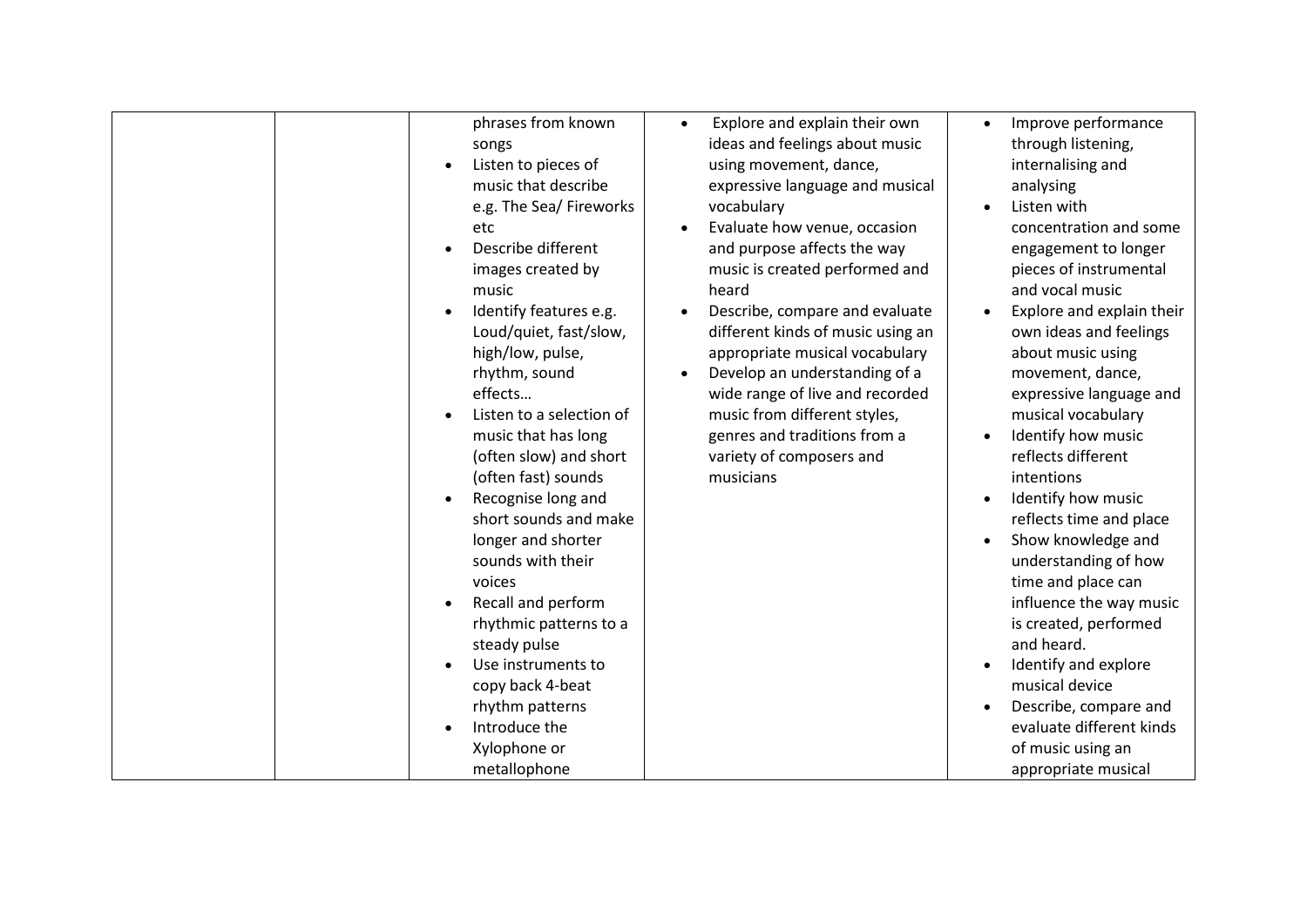| $\bullet$ | Play 'High-middle-low': | vocabulary e.g. pitch,   |
|-----------|-------------------------|--------------------------|
|           | prepare two chime       | tempo. timbre, lyrics    |
|           | bars an octave apart,   | Develop a broad          |
|           | Introduce the middle    | understanding of a wide  |
|           | note, G                 | range of live and        |
|           | Illustrate stories or   | recorded music from      |
|           | nursery rhymes by       | different styles, genres |
|           | playing up or down the  | and traditions from a    |
|           | notes at appropriate    | variety of composers     |
|           | moments                 | and musicians            |
|           | Use movement and        |                          |
|           | dance to reinforce the  |                          |
|           | enjoyment of music      |                          |
|           | and the sense of pulse  |                          |
| $\bullet$ | Respond to long and     |                          |
|           | short sounds through    |                          |
|           | movement - match        |                          |
|           | actions to long and     |                          |
|           | short sounds            |                          |
|           | Talk about high and     |                          |
|           | low sounds in the       |                          |
|           | environment and         |                          |
|           | everyday life and       |                          |
|           | imitate them with       |                          |
|           | voices                  |                          |
|           | Use hand position to    |                          |
|           | reinforce high, middle, |                          |
|           | low                     |                          |
|           | Sing back melodic       |                          |
|           | phrases from known      |                          |
|           | songs                   |                          |
|           | Express thoughts and    |                          |
|           | feelings about music    |                          |